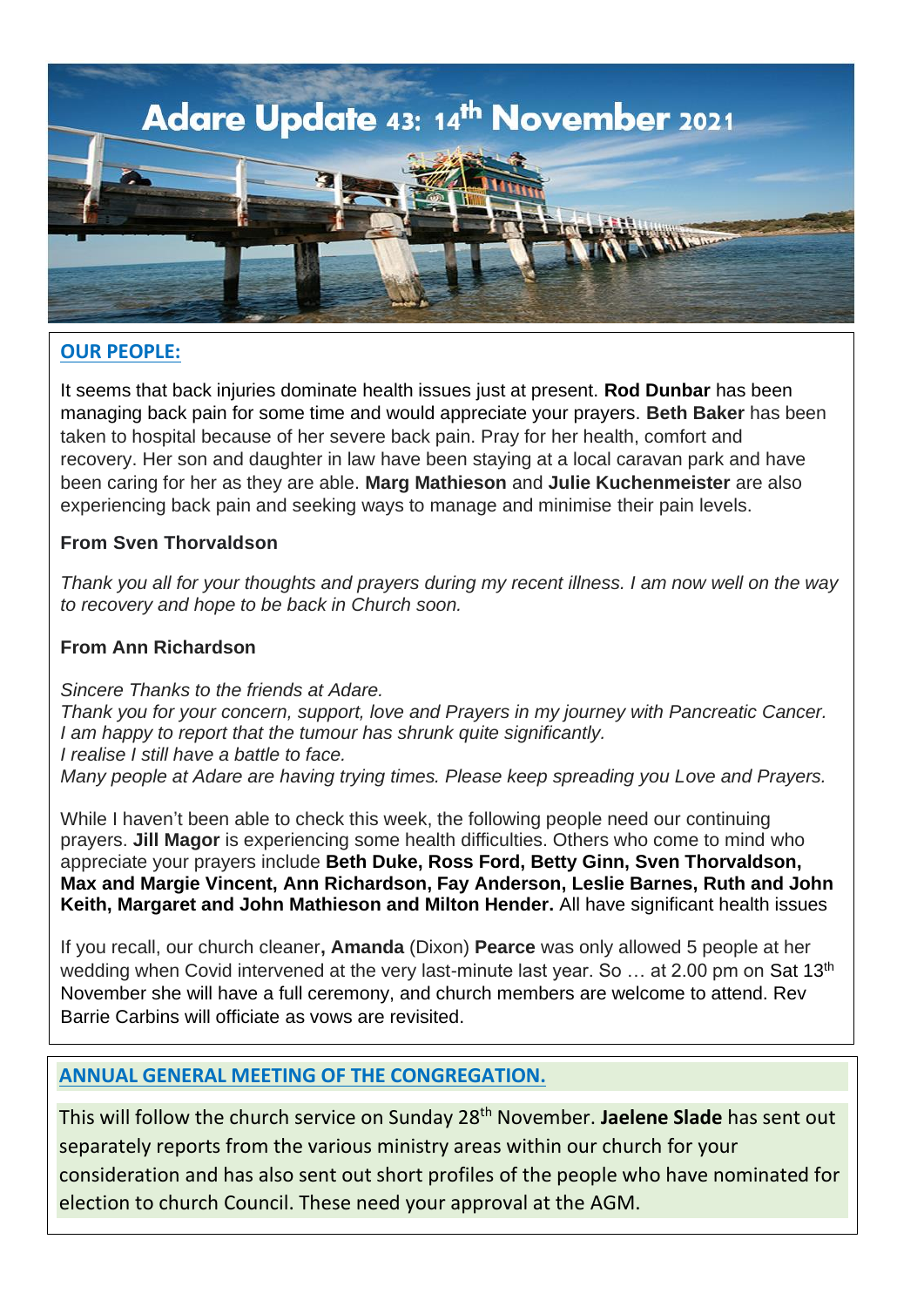## **BIRTHDAYS**

#### **80th birthdays highlighted.**

| Arthur         | Ronda         | 14/11        |
|----------------|---------------|--------------|
| Fletcher       | Barry         | 14/11        |
| Pryde          | Lindsay       | 16/11        |
| Butler         | Anthea        | 20/11        |
| <b>Magor</b>   | Jill          | 20/11        |
| Dixon          | Rene          | 24/11        |
| Forth          | Marcia        | 25/11        |
| Dixon          | Christine     | 26/11        |
| Hender         | Wendy         | 26/11        |
| Mathieson      | John          | 26/11        |
| <b>Vincent</b> | <b>Margie</b> | <u>30/11</u> |

### **PREACHING PLAN:**

**14th November:** Jim Hayward (L Mableson \*)

# Church Lunch 12.00 noon at the Victor Harbor Bowling Club

|                                            | <b>MAINS:</b>                                  |                                                                 |  |  |  |
|--------------------------------------------|------------------------------------------------|-----------------------------------------------------------------|--|--|--|
|                                            |                                                |                                                                 |  |  |  |
|                                            |                                                | • Porterhouse Steak<br>• Chicken Schnitzel<br>• Seafood Platter |  |  |  |
|                                            |                                                |                                                                 |  |  |  |
|                                            |                                                | <b>Chicken Fillet Mignon</b>                                    |  |  |  |
|                                            | all served with salad and chips - gravy on the |                                                                 |  |  |  |
|                                            | side.                                          |                                                                 |  |  |  |
|                                            |                                                |                                                                 |  |  |  |
| <b>DESSERTS</b>                            |                                                |                                                                 |  |  |  |
|                                            | Apple or apricot crumble with ice cream.       |                                                                 |  |  |  |
|                                            |                                                |                                                                 |  |  |  |
|                                            |                                                |                                                                 |  |  |  |
| 21 <sup>st</sup> November: Rev Trevor Klar |                                                |                                                                 |  |  |  |
| (J Grear*) #                               |                                                |                                                                 |  |  |  |

**28th November:** Peter Smithson (M Field\*) #

#### \* Worship leader

# Morning Tea

## **THANK YOU BOX:**

Have you ever wondered who prepares all the information that appears on the large screen each Sunday? We take the words and images we see and sing to for granted, and also follow the bible readings on the screen. Our data show team which **includes Lorraine Carbins, Heather Osborne, Lindsay Pryde,** and **Ken Mableson** help make our worship more enjoyable. We may not notice them as they serve, but we do say thank-you to these unsung heroes.

### **ADARE CHURCH GARAGE SALE:** Saturday, 23<sup>rd</sup> April 2022

With less than 6 months now until our sale, I would like to encourage any gardeners amongst you to begin potting, so that plants are well established by April. Any queries should be directed to Anne Richardson or Gloria Griffin.

Pauline Read has a friend who is very happy to make jam for our sale. If you have surplus fruit anytime, Pauline would be pleased to hear from you. Besides jam, we would also be grateful for jars of chutney etc to sell.

If you have goods to donate, they can be brought to the church on Thursday or Sunday mornings. If you would prefer them to be picked up, please contact Bernice or Wally. We sell electrical items, bric-a-brac, Manchester, craft, toys, plants, books, jigsaws, games, CDs & DVDs, jewellery, pictures, hardware & some furniture.

Bernice Humphrys (Garage Sale Convenor)

# **ADMINISTRATION SUPPORT OFFICER: Vacancy.**

Lorraine Carbins has done an outstanding job of supporting the work of our church since Vanessa Weise shifted to the city. However, Church Council need to fill the position permanently and the position has been advertised 6 hpw. A job descriptor and person specification are available from the church office (or from Peter Manuel). **Please bring this to the attention of anyone you think might be suitable and is looking for a part-time role. Applications close 1st Dec.**